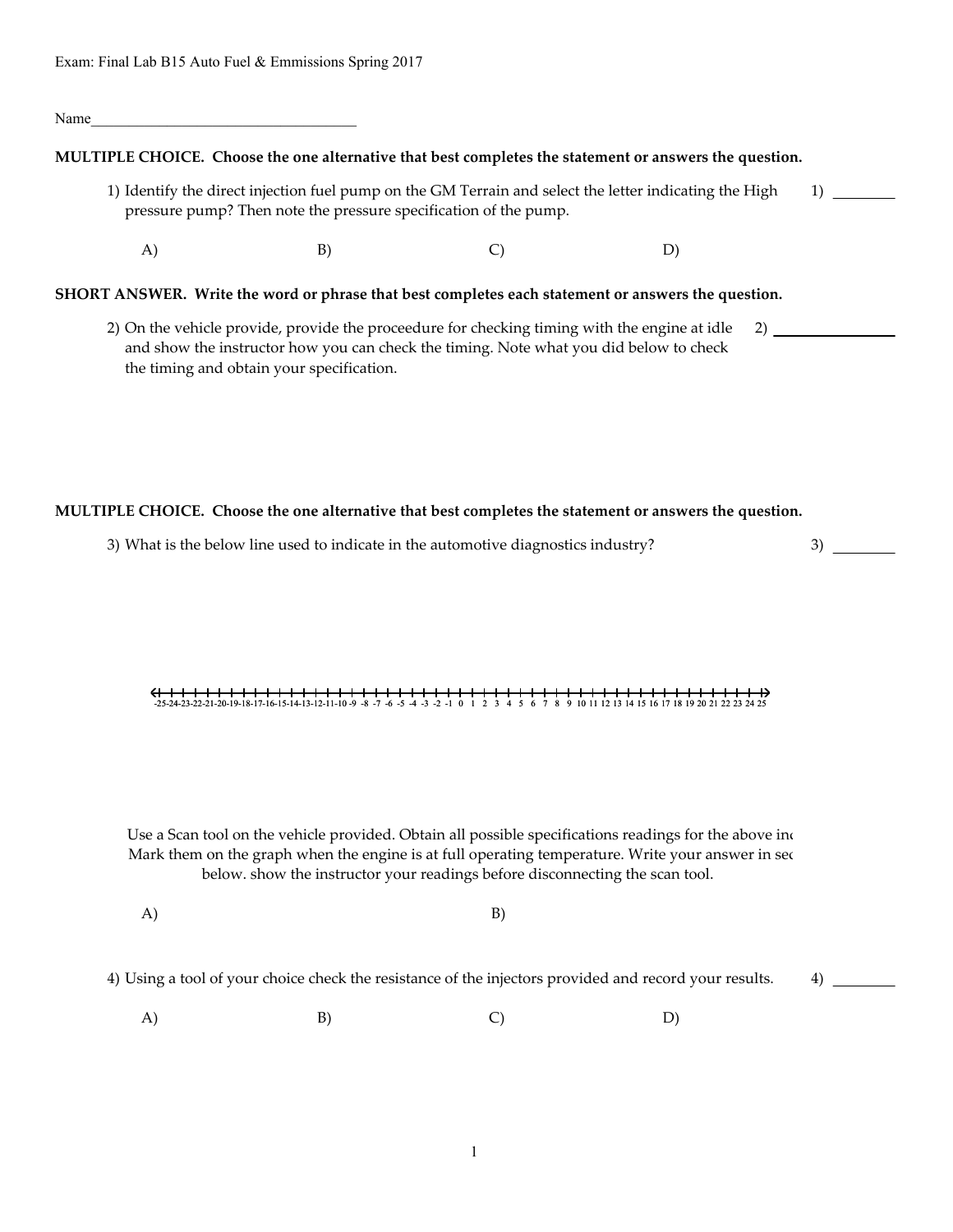# **SHORT ANSWER. Write the word or phrase that best completes each statement or answers the question.**

5) Using information systems, books, or other means note the types of emmission control systems that are on the vehicle provided. (Shop truck with no fenders or hood).

# **MULTIPLE CHOICE. Choose the one alternative that best completes the statement or answers the question.**

6) Using the scan tool on the vehicle provided give the readings of the following sensors with the eingine at idle.

| A) MAF gps                       | B) ECT                           |
|----------------------------------|----------------------------------|
| C) Oxygen Sensor Bank 1 Sensor 1 | D) Oxygen Sensor Bank 1 Sensor 2 |

### **SHORT ANSWER. Write the word or phrase that best completes each statement or answers the question.**

- 7) Using the five gas on the Smog Machine in training mode and the blue green Chevrolte truck, provide the tail pipe emmissions at full operating temperature and show the instructor the results before shutting it down. Be prepared to explain the five gasses and wh they do and how the catalytic converter effects these gasses. Make Notes of its operation he
	- $HC$
	- $CO$

 $NOx$ 

CO2 \_\_\_\_\_\_\_\_

- $O2$
- 8) On the Blue/Green Chevrolet Truck set up and check the timing Show the instructor the results you found and what the specification is. Note the results below and if you would pass or fail the timing on the truck or not.

7)

5)

6)

8)